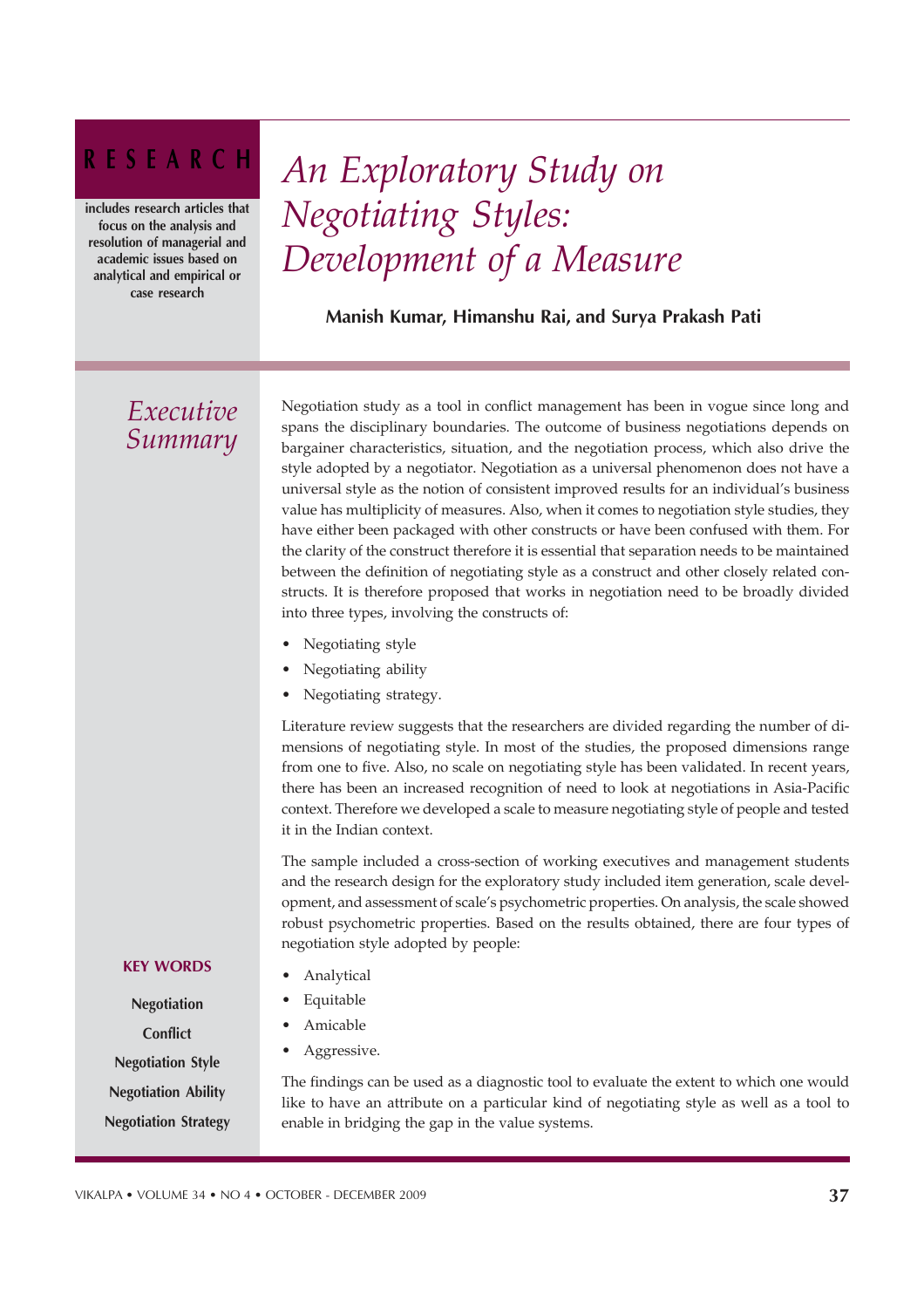**CONFORTABLE CONFORTED SERVICES CONFIDENT**<br>
selves as conflict in social situations (Deutsch, 1973); and, disputes on account of increased conflict need onfrontation of interests or incompatibility in activities between two parties manifest themselves as conflict in social situations (Deutsch, to be resolved (Fenn, Lowe and Speck, 1997). In order to preclude negative impacts of dispute on task performance, it is important to manage the conflict proactively through targeted early settlement. The need for negotiating therefore arises for the dispute settlement to enable us to continue to transact. Reaching a settlement through negotiation helps in preventing dispute and keeping a harmonious relationship between the disputants (Ren, Anumba and Ugwu, 2003). Conflict and negotiation therefore lie at the very heart of the wide array of social interactions ranging from daily routine transactions to complex business activities, to international diplomacy. Accordingly, conflict and negotiation are studied in many disciplines, including social and personality psychology, organizational behaviour, communication sciences, economics, and political science (Carsten and Carnevale, 2005) as well as in legal circles (Blumoff, 2005; Schneider, 2002).

We all negotiate. Yet, most of us differ from each other with respect to the degree of effectiveness with which we negotiate. Negotiating skill was ranked as the third most important skill to be possessed by future CEOs in the Korn/Ferry International and Columbia University Graduate School of Business Study of 1,500 top executives in twenty countries (21st Century Report, 1989). On similar lines, it has been estimated that over 50 per cent of an international manager's time is spent negotiating (Adler and Graham, 1989). Therefore as a skill, negotiation is essential to professionals, particularly those at managerial positions. All managers need to be aware of the content (types) and form (ways of conduct) of negotiation (Curhan, Elfenbein, and Xu, 2006). Based on its utility to managers, negotiation has been a topical research area that is of value to both academics and practitioners.

From the traditional assumption of being *bred in the bone*, negotiating skill as a process has now got the attention of academics and professionals and as a result, programmes are being developed to improve the negotiation skills of individuals in both professional and non-professional contexts (Boskey, 1993). The outcome of business negotiations would depend on *bargainer characteristics, situation, and the negotiation process* (Adler and Graham, 1989). While the *bargainers* primarily include face-to-face parties, in many cases, outside consultants, company partners, dealers, competitors, and government institutions also play a role. Brown (1996) considered the role of NGOs and environment in addition to technology in changing the negotiation style of negotiators, be it the government or the private enterprises. It is not only the number of players that is crucial; the variation of interests of each player in a negotiation also needs to be factored in. The interest may range from ensuring the failure of negotiation, or it may be intended as a tool to save face, or as a device to open a new flank in a thorny problem, or as is generally believed, it could be meant to ensure implementation of mutually agreed terms, or for that matter to enhance external prestige for internal consumption (Wills, 1996).

According to Graham (1984; 1985), negotiations consist of four major *processes* or stages: relationship building; task-related exchange of information; persuasion and compromise; and concessions and agreement. Weiss (1993) talked of pre-negotiation, negotiation, and implementation of the post-negotiation phases of the negotiation process.

In terms of *situations*, Condon (1974) classified crosscultural communication issues into four categories: those relating to language and language behaviour, non-verbal behaviour, values, and patterns of thought. As for values, Lefebvre (1982 as quoted in Graham, Evenko and Rajan, 1992 ), in a series of studies, found that the Americans and Soviets were governed by two different *ethical systems*. Graham *et al.* (1988) believed the negotiator's role as a buyer or a seller to be the most important factor in negotiations among the Japanese.

When it comes to research on negotiation outcome, researchers have often found it difficult to measure and compare. In terms of profit, various studies have used sale *vs* no sale, an obvious measure of bargaining effectiveness, profits obtained by bargainers, and a combination of individual and joint profits; beyond profits, negotiator satisfaction has been considered an important measure of success, especially if partners desire a continued relationship (Adler and Graham, 1989). Time too is many a time considered as a negotiation outcome. Green, Gross and Robinson (1967) considered duration of negotiations in terms of economic value. However, Hall (1960) termed such a view to be culture-specific.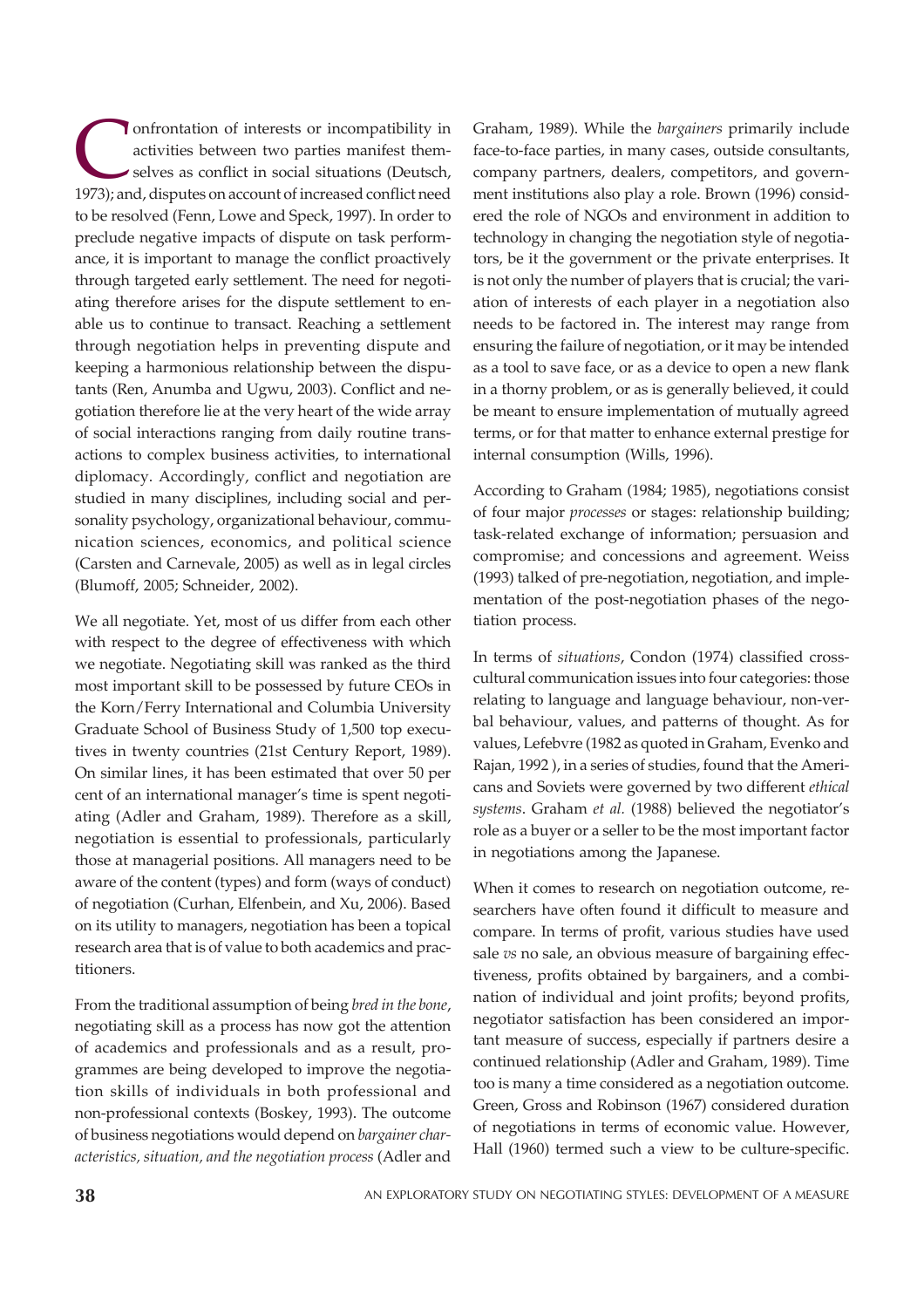Feelings of interpersonal attraction can also strongly influence negotiation outcomes. It may enhance people's bargaining outcomes (Rubin and Brown, 1975) or people may prefer sacrificing economic rewards to preserve personal relationship as social rewards (McGuire, 1968).

With the possibility of wide variations in the number of players, interest of players, stress on different aspects of relationship at different stages of the process of negotiation, situation, and interpretation of outcomes, it becomes very difficult to arrive at one absolute measure of approach to negotiation activity. Therefore, there is no universal negotiating style that will consistently improve the results of an individual's business value. On the contrary, each negotiator needs to use a unique set of personal negotiation tools to improve performance. Inefficient negotiation, on the other hand, restricts the option of resolving conflict to arbitration or litigation, one of the reasons being on account of lack of understanding of the styles adopted during one's own negotiation processes (Cheung, Yiu and Yeung, 2006). Generally, the economic value of negotiation is given importance and is easily measured too, but the subjective and intangible values may be just as crucial to the parties involved. However, the subjective feelings are more difficult to assess and as a result, the subjective value is generally overlooked and understudied in the negotiation studies *(*Curhan, Elfenbein and Xu, 2006). Also, the negotiating style at the individual level would be based on all the three elements of negotiation: bargainer characteristics, situation, and the negotiation process. Based on these assertions, we felt that there were significant gaps in the study of negotiation style in terms of conceptualization and as a natural corollary the measurement of the construct in the existing literature.

#### NEGOTIATION STYLE: THE CONCEPTUAL GAP

The more similar the parties are, the more likely is a favourable outcome (Evans, 1963). Negotiators have a tendency to imitate each other's behaviours to balance the outcomes which may result in a compromise between normative results of the differing styles particularly in cross-cultural negotiations (Adler and Graham, 1989). As another perspective, studies on control and cognitive styles relate socially accepted roles to the participants' need for power. A role expected as an exercise of control behaviour is likely to be related to dominating conflict management behaviour and acceptance of con-

trol as role requirement would be accepted by avoidance of conflict; therefore, an innovative cognitive style would be followed by a dominating behaviour and an adaptive cognitive style would be followed by a conforming behaviour (Aritzeta, Ayestaran and Swailes, 2005).

While the first line of thought dwells on the importance of adjusting one's bargaining style according to one's impressions of the opponent's negotiation style, the second one talks of the process involved in one's own negotiating style. For example, an adaptive cognitive style is marked by a methodical, prudent, disciplined, conforming, and dependable approach, the agenda being to look for solutions in ways which are tried and tested (Aritzeta, Ayestaran and Swailes, 2005). In the second line of thought, it is not *what* is said is important but *how* it is being said becomes equally if not more important. In negotiation studies, form (the '*how*' aspect) has usually been taken for granted (Graham, Evenko and Rajan, 1992).

In addition, the works on negotiating styles have been either on the lines of individual differences, cross-country differences, or a concoction of individual differences among countries. Graham (1985) reported that Brazilian negotiators appeared to have a more *aggressive* style of conversation than the Japanese or American bargainers. At the firm level, in order to ensure the better attainment of targeted outcome of a negotiation, the managers from different cultures must understand the negotiation styles of their counterparts. In order to be able to do so, the managers would have to consider all the three elements of negotiation of their counterparts which would get reflected in their behaviours, attitudes, and expectations. Better accuracy in the prediction of the other party's behaviour and tactics would allow each side to modify its negotiation stance accordingly and achieve greater returns (Graham, Evenko and Rajan, 1992).

Although a good number of literature has documented negotiating styles, most of them are descriptive or comparative, restricted to describing the behaviour of managers in a particular country or comparing behaviours across a range of cultures (Adler, 1983). To further complicate the matter, the role of individual differences in negotiation is generally inconclusive. However, earlier dearth of positive findings in relating personality to ne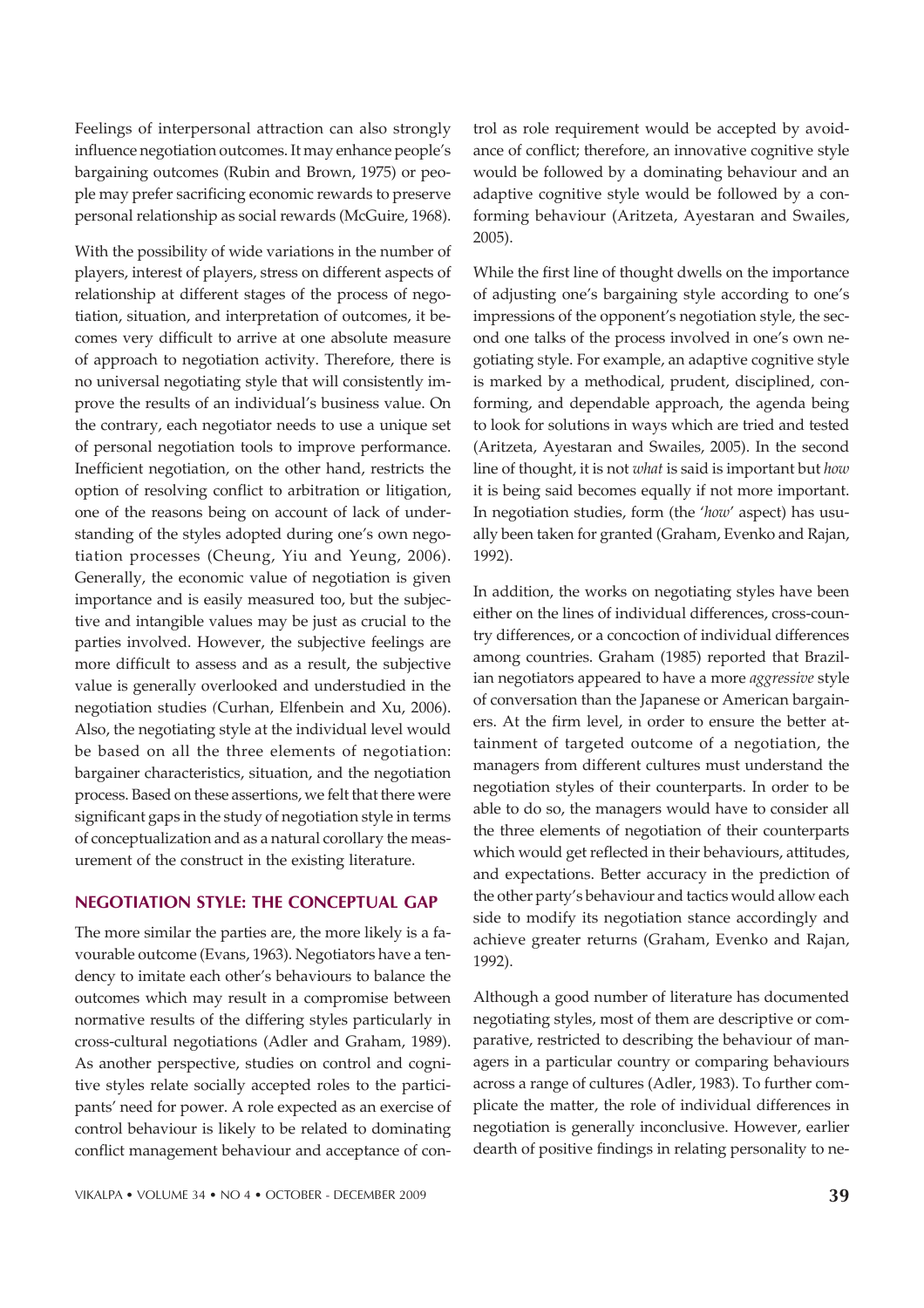gotiation processes and outcomes have been replaced by some promising exceptions suggesting that the search should be continued. Backed by this support, Foo, Elfenbein and Aik (2004) asserted that the question was no longer whether individual differences mattered but it was the type of individual difference that mattered.

Any style of negotiation is tempered and influenced by the *personality* and the *ability* of the individual negotiator, as well as the *cultural, political, emotional, and physical situations* surrounding the negotiations; however, in addition to *style,* many other factors like tactics and strategy, structure of the negotiations, and external influences are instrumental in shaping the process and outcome of negotiations (McDonald, 1996). While most of the studies have clubbed negotiating style with other constructs, some studies have even mistaken other constructs for style (discussed elsewhere in the article). Therefore, maintaining a separate construct of negotiating style has been difficult on the part of researchers. We in this article make an attempt towards the same end.

For the clarity of the construct therefore it is essential that separation needs to be maintained between the definition of negotiating style as a construct and the closely related other constructs. We therefore propose that works in negotiation need to be broadly divided into four types: those involving the construct of negotiating ability, negotiating style, negotiating planning, and negotiating tactics. *Negotiating ability* is the negotiator's inherent and acquired capacity regarding the various aspects of the conduct of negotiation activity. Our interpersonal success is decided by the manner in which we receive, explain, and present information while we negotiate. By *negotiation style*, one means the overall approach to negotiation that an individual uses rather than the strategy or tactics adopted in a particular negotiation or segment of a negotiation (Boskey, 1993). Hayes (1994) stated that most people learnt how to relate with others on the basis of experience, through trial and error, and if the results fulfilled the expectations or were pleasant, the behaviour would be reinforced on to the cumulative experience. If we were to draw a parallel between personality and style, then we would say an individual's negotiation style is that aspect of his personality which relates to the sum total of ways in which one reacts to and interacts in interpersonal situations (rather than personality as a whole). However, our definition of negotiating style takes into consideration the

behaviour as an approach with the intention to satisfy the inherent need orientation. One's preference for certain types of outcomes based on social motives determines the negotiating style that one adopts (Weingart, 2007). On similar lines, Schein (1985) talked of the need for inclusion, the need for control, power, influence, and the need for acceptance and intimacy in determining one's negotiation style.

Therefore negotiating style of a person is the "sum total of ways in which one reacts to and interacts in interpersonal situations with the intention to satisfy one's inherent need orientations."

Now, in addition to our negotiating ability and style, we adopt to achieve results, whether or not we as individuals are in a position to align the complexities of many a time conflicting values so as to achieve a specific goal or the result, will be decided by our capacity to integrate them. Therefore, for a successful negotiation, we not only need to support our negotiating style with our ability, but also be adept at prioritizing and ordering the values by choosing the appropriate negotiating plan. However, our plans might get upset as we may feel that it is not possible to achieve the goal that we intended to arrive at. In that case, we may have to make adjustments in our negotiating plans by utilizing short-term negotiating tactics. Planning and tactics both can be clubbed together as an individual's negotiating strategy. It is to be kept in mind that our attempt at these definitions is from the perspective of an individual.

#### NEGOTIATING STYLE: THE MEASUREMENT GAP

Many models have been developed to analyse the way in which individuals approach and handle conflict. Aritzeta, Ayestaran and Swails (2005) stated that some researchers approached taxonomies from the one-dimensional approach of cooperation and competition styles (Deutsch, 1949; Tjosvold, 1998) while a few others took a two-dimensional approach with either four styles of conflict management behaviour (Pruitt, 1983), or involving five styles (Blake and Mouton, 1964; Rahim and Bonoma, 1979); and some even went for a threedimensional model of moving away, moving toward, and moving against (Horney, 1945).

McDonald (1996) used a set of traits and characteristics which, he believed, strongly influenced the negotiating behaviour in the US. According to him, the following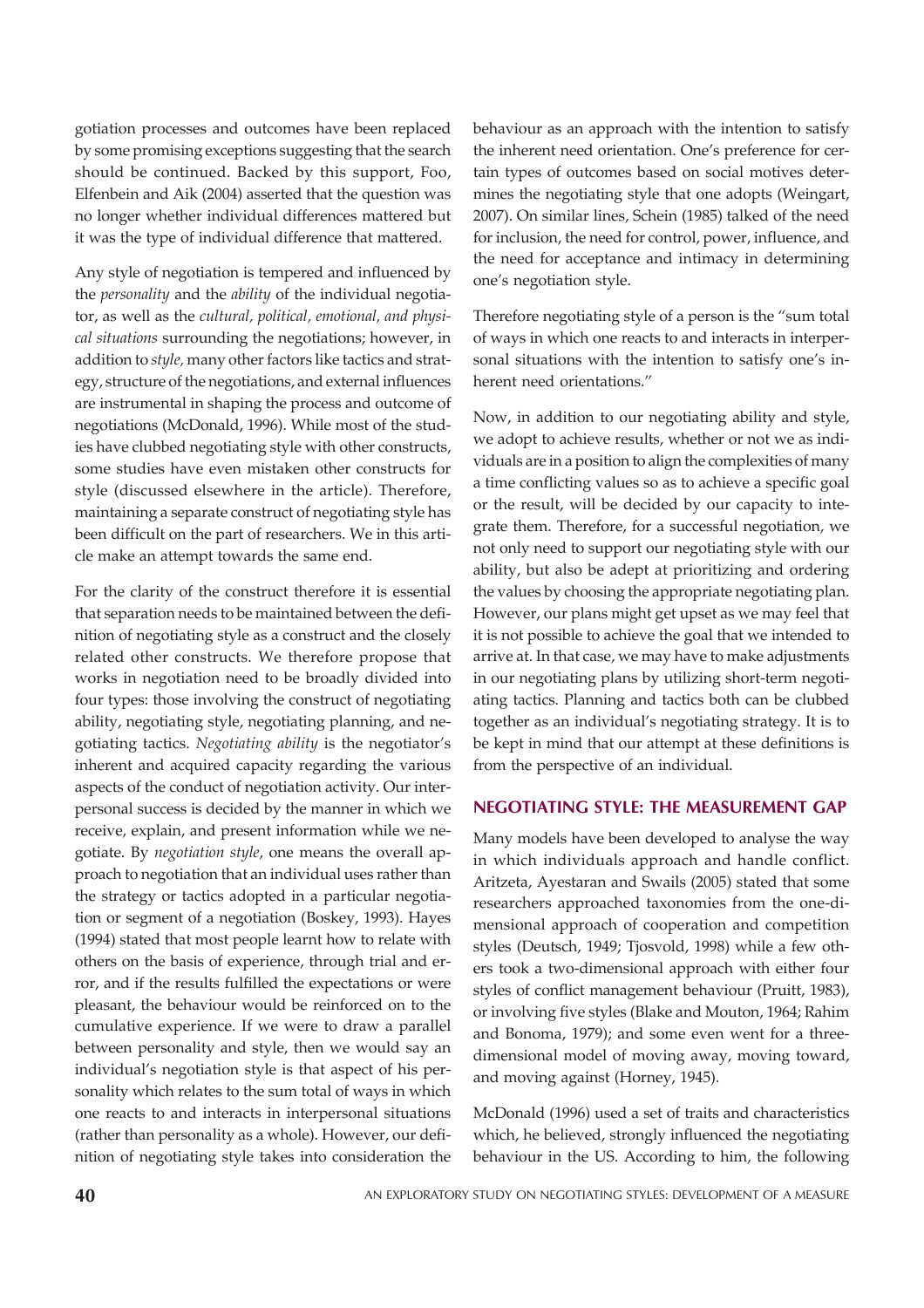characteristics, both positive and negative, taken collectively, defined negotiating style: impatient; arrogant; listening; insular; legalistic; naive; friendly; fair; flexible; risky; pragmatic; preparation; and cooperative.

In terms of dependability of the opponent, Hung (1998) divided the factors into two parts. The first part, consisting of organizational factors, focuses on compatible objectives, complimentarily of strength and contributions, interdependence, and equitable sharing of benefits, while the human factors emphasize on the importance of commitment, coordination, harmony, and trust. Organizational factors such as dependability are firm-specific and situation-specific.

Greenhalgh and Gilkey (1986) identified *body, mind, and character* as psychological influencers of a negotiation process. The stress level on an individual is often dictated by these three attributes of the individual. Similarly, Nixon (2005) described personality as a dynamic relationship between temperament, character, and life experience. Stressing on *what drives people to get what they want* and adaptation of character to the society against Freudian way of stressing on repressed feelings, Fromm (1947) gave four orientations of individuals' character: accepting orientation, taking orientation, preserving orientation, and exchanging orientation. At the organizational level, Mastenbroek (1987), in his analysis of organizations as networks of independent units, saw effective organizing as the skillful management of interdependencies. He termed relations to be of central importance as social reality was formed by the interaction between social units. He explained the problems and behavioural tendencies in terms of four types of relations: power and dependency relations, negotiating relations, instrumental relations, and socio-emotional relations. Porter (1996), however, talked of character orientation being of three types, which in business parlance could be said to be result-orientation, relationshiporientation, and rationale-orientation. Similarly, people were categorized into three style types: sturdy battlers, friendly helper, and logical thinker (c.f. Schein, 1985).

The often cited conflict management model in the conflict management literature is primarily based on Blake and Mouton's (1964) work which was later developed by many other researchers. It talked of individual styles for handling conflict based on two primary concerns: *concern for self* and *concern for others*. Based on one's concern, conflict management styles could be competing, collaborating, compromising, accommodating, or avoiding. The instruments developed for assessing conflict management styles included Hall's (1969) conflict management survey, Thomas and Kilmann's (1974) conflict MODE instrument, and Rahim's (1983) organizational conflict inventory.

Womack (1988) stated that the five styles reflected an individual's behavioural intentions when facing conflict situations and we have seen in the earlier section that negotiating is just a part of conflict resolution attempts. For the purpose of this paper, we are driven by the above statement and we consider conflict management process to be inclusive of negotiation as a part of the process. Thus we concur with Weiss' (1993) concept of pre-negotiation, negotiation, and implementation of the post-negotiation phases of the process. Hence replacing negotiating style with conflict handling styles may act as a mere substitute and might therefore not address the finer nuances of negotiating. Therefore, we felt the need for a dedicated scale for measuring the negotiating style of people.

Cellich and Jain (2004) believed that the negotiator applied a specific negotiating style which depended upon his/her cultural background, personal responsibilities, and the context in which the discussions took place in addition to whether he/she was seeking a one-time deal or repeat business over the long term. They classified negotiating style as being of five types and developed a scale for measuring negotiating style. The styles suggested by them were: dodgers, dreamers, hagglers, competitors, and problem solvers. They *prescribed* the problem solver style (PSA) to be the *appropriate negotiation style* (Cellich and Jain, 2004).

Our contention with Cellich and Jain's (2004) approach is that the *prescriptive* style of problem solving is a negotiating strategy and not a negotiating style. A style becomes appropriate only when we have analysed the strengths, weaknesses, opportunities, and threats; however, the style thus chosen is no longer a style but becomes part of our strategy then. Problem solving strategies tend to maximize the number of alternative solutions considered, thus allowing negotiators to optimize outcomes (Adler and Graham, 1989). Different researchers have used various labels for the PSA concept. Walton and McKersie (1965) termed it as inte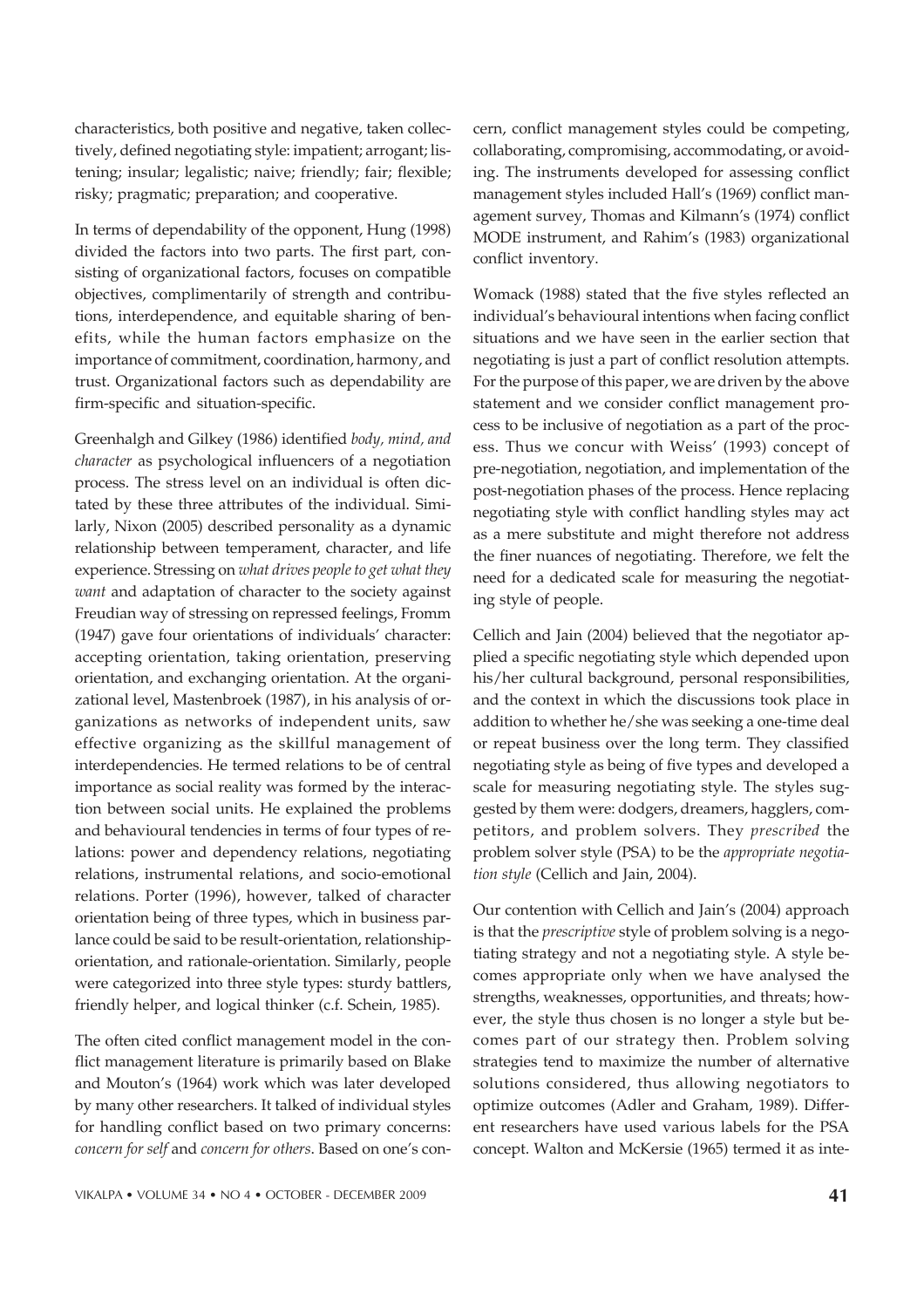grative bargaining strategy; Rubin and Brown (1975) and Williams (1983) called it cooperative orientation; Pruitt and Lewis (1975), Menkel-Meadow (1984), and Murray (1986) labeled it as problem solving orientation, while Angelmar and Stern (1978) cited it as representational bargaining strategies; and Weitz (1981) used direct/open influence tactics to address it (Adler and Graham, 1989).

On the basis of the above arguments, we beg to differ from the prescriptive approach of many researchers either suggesting a particular negotiating style or for that matter suggesting the use of all of them based on context. Schein (1985) stated that every person has the capacity to use each of the styles, depending on the situation, but most people develop characteristic styles on which they lean when they become anxious in the interpersonal context. In our opinion, being aware of different negotiating styles so as to fine-tune one's own style to take care of the visible and audible behavioural patterns as well as societal and environmental concerns, should be enough. Abandoning one's dominant negotiating style may lead to loss of finer learning one gets on the basis of reinforcements. Also, use of multiple styles may lead to *loss of one's identity;* and even others may consider him as a *headless chicken*.

What we observed from the literature review was that the researchers were divided among themselves regarding the number of dimensions of negotiating style. In most of the studies, the proposed dimensions ranged from one to five. Also, no scale on *negotiating style (not the conflict handling style scales)* was validated. Therefore, we felt the need for having a clearer conceptualization backed by systematic operationalization of a measure for negotiating style. At the same time, we were clear that the conceptualization needed to be distinct from the concepts of ability, tactics, and strategy. Also, there has been a plethora of studies concentrating on Asia-Pacific negotiations in recent times. Some of them like Nixon (2005) have gone to the extent of suggesting these negotiation practices to be better than those of the Western practices. This study attempts to analyse the prominent negotiation styles adopted by Indians.

#### RESEARCH METHOD

#### Item Generation

In order to create a robust measure, the item generation, scale development, and scale evaluation stages of the scale development were followed systematically (Schwab, 1980). Construction, development, and evaluation processes of the Negotiation Style Measure (NSM) were carried out. The construction of the scale consisted of generation of items to measure negotiation style, created on the basis of the literature review (e.g., Mastenbroek, 1984; McDonald, 1996). Each item was generated as a statement capturing negotiating style.

#### Content Validation

For assessing content validity, generated items were given to ten expert raters. For each item, the experts were given our definition of the negotiating style along with a yes/no option. The items on which 8 or more raters agreed were retained for further analysis. At the end of this stage, 79 items were retained based on inter-rater agreement.

#### Survey

The anchor points of the 79 items were determined and a 5-point Likert scale was developed ranging from *totally agree* to *totally disagree*. The items were randomized to ensure hedging against emergence of patterns within them. Besides these 79 items, 35 items of Cellich and Jain (2004) Measurement of Negotiation Style Scale (CJ) were added to the questionnaire.

#### Demographic Questionnaire

We included a demographics questionnaire in the survey with questions regarding participants' gender, age, current educational status, and employment status. Items on tenure in current organization or the organization in which the respondent worked last and the total work experiences were included as part of the questionnaire (See Table 1 for breakups regarding the demography).

We gave each participant an introduction sheet in which the purpose of the study, the approximate time expected for filling up the questionnaire, and the details of the point of contact for both online and printed versions were mentioned. The introduction sheet for the printed version was detachable and the participants were given the option of carrying it back with them if they so wished. The introduction sheet explicitly asked the respondent to take the survey only on voluntary basis and the respondent was given the option of calling it quits at any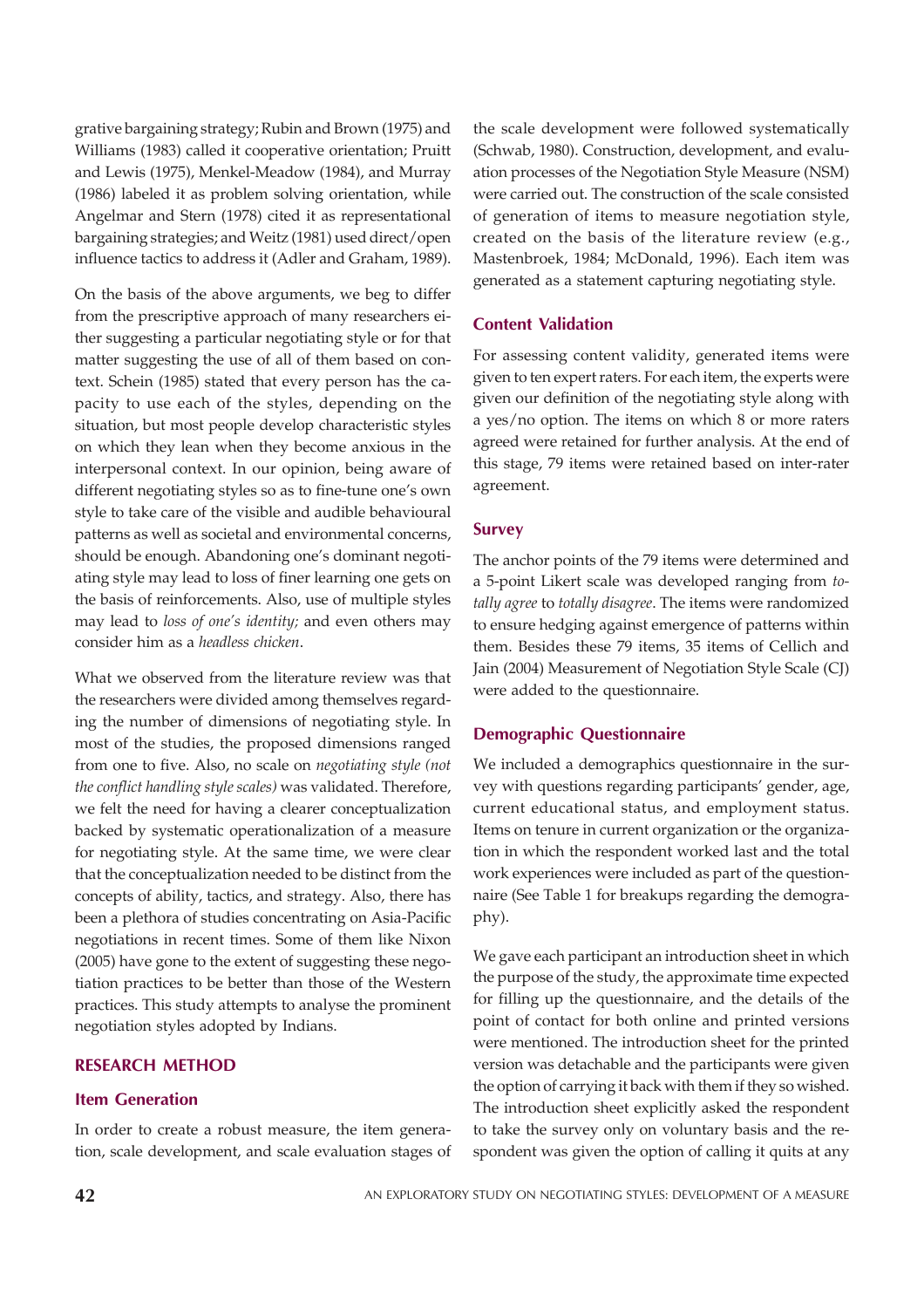#### Table 1: Sample Demographics

|                       | <b>Frequency</b>                      | Percentage     | <b>Cumulative</b><br>Percentage |
|-----------------------|---------------------------------------|----------------|---------------------------------|
|                       | <b>Gender</b>                         |                |                                 |
| Male                  | 486                                   | 60             | 60                              |
| Female                | 326                                   | 40             | 100                             |
| <b>Total</b>          | 812                                   | 100            |                                 |
|                       | Age (in years)                        |                |                                 |
| Below 25              | 547                                   | 67             | 67                              |
| Between 25 and 30     | 187                                   | 23             | 90                              |
| 30 and above          | 78                                    | 10             | 100                             |
| <b>Total</b>          | 812                                   | 100            |                                 |
|                       | <b>Education</b>                      |                |                                 |
| High School           | $\Omega$                              | $\Omega$       | $\Omega$                        |
| Vocational            | 1                                     | $\Omega$       | $\Omega$                        |
| <b>Bachelors</b>      | 231                                   | 28             | 28                              |
| Masters               | 540                                   | 67             | 95                              |
| Doctoral              | 26                                    | 3              | 98                              |
| Professional          | 14                                    | $\overline{2}$ | 100                             |
| <b>Total</b>          | 812                                   | 100            |                                 |
|                       | <b>Tenure in Current Organization</b> |                |                                 |
| Below 1 year          | 538                                   | 66             | 66                              |
| Between 1 and 2 years | 110                                   | 14             | 80                              |
| Between 2 and 5 years | 103                                   | 12             | 92                              |
| 5 years and above     | 61                                    | 8              | 100                             |
| <b>Total</b>          | 812                                   | 100            |                                 |
|                       | <b>Total Work Experience</b>          |                |                                 |
| Below 1 year          | 490                                   | 60             | 60                              |
| Between 1 and 2 years | 91                                    | 11             | 71                              |
| Between 2 and 5 years | 144                                   | 18             | 89                              |
| 5 years and above     | 87                                    | 11             | 100                             |
| <b>Total</b>          | 812                                   | 100            |                                 |

point of time. Those not at all interested in filling the survey questionnaire were however urged to fill in their demographic details. There were less than ten such responses and we did not see any demographic difference between these and that of the other respondents.

#### Sample

The data was collected from management students and working executives. A request regarding the survey was sent to a sample of 1,600 people. The source adopted was online and printed questionnaires. A total of 900 emails and 700 printed requests for the survey were sent out of which 520 online responses and 580 printed responses amounting to a cumulative total of 1,100 responses were collected. After removal of inappropriate cases based on unfilled responses against items or demographic data, the study sample was composed of 812 working and non-working people. For these cases, the empty responses were replaced by a value of 3. The sample consisted of 486 male (60%) with work experience; 322 (40%) respondents with prior work experience or who were still working. For the purpose of analysis, only those respondents with at least 12 months full-time experience were considered to have relevant work experience. The rest 490 respondents were considered in the non-work experience category.

The sample had adequate representation of the two genders. In terms of age, however, only 10 per cent of the respondents were above 30 years of age. Most of the respondents had Masters' degree as their current educational status. In terms of work experience too, merely 8 per cent of the respondents had a work experience of more than 5 years. The means and standard deviations of the different types of negotiating style are given in Table 5.

#### RESULTS

#### Item Total Correlation

In order to select closely associated items so as to increase the reliability of the scale, the correlation between the 79 items and their total was analysed, which resulted in 5 items having no significant item to total correlation. Consequently, these items were dropped and the remaining 74 items were subjected to exploratory factor analysis.

#### Exploratory Factor Analysis

We used a principal components analysis using Varimax rotation with the Kaiser criterion to extract and truncate components from 74 items assessing responses to the questionnaire. In each analysis, all the items having a loading of 0.4 and above were retained, the rest were eliminated, and factor analysis was carried again with Varimax rotation to see the loadings of each item. This process was repeated till each remaining item loaded to a factor with a value of 0.4 and above and did not load on any other factor with a value higher than 0.4. Inspection of the components revealed that Component 1, which accounted for 28.12 per cent of the variance, comprised of items 23, 25, 26, 27, and 30 and was labeled as 'Aggressive Negotiating Style.' Component 2, which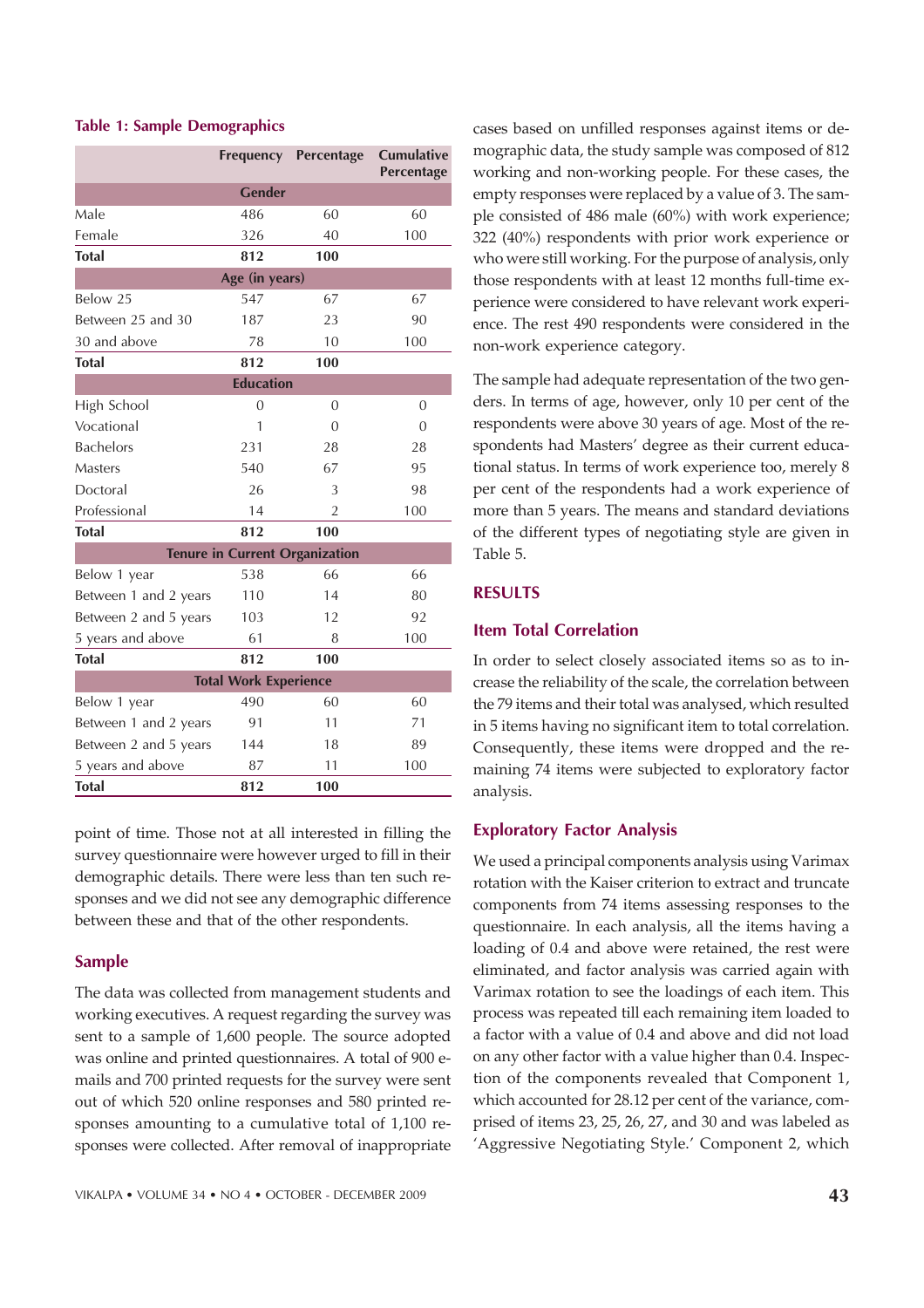#### Table 2: Rotated Component Matrix for NSM Items

|                 | Component    |                |       |                         |  |  |  |  |  |
|-----------------|--------------|----------------|-------|-------------------------|--|--|--|--|--|
|                 | $\mathbf{1}$ | $\overline{2}$ | 3     | $\overline{\mathbf{4}}$ |  |  |  |  |  |
| VAR00001        |              |                |       | 0.765                   |  |  |  |  |  |
| <b>VAR00002</b> |              |                |       | 0.770                   |  |  |  |  |  |
| <b>VAR00003</b> |              |                |       | 0.699                   |  |  |  |  |  |
| <b>VAR00004</b> |              |                |       | 0.611                   |  |  |  |  |  |
| <b>VAR00005</b> | 0.518        |                |       |                         |  |  |  |  |  |
| VAR00006        | 0.717        |                |       |                         |  |  |  |  |  |
| <b>VAR00007</b> | 0.773        |                |       |                         |  |  |  |  |  |
| <b>VAR00008</b> | 0.704        |                |       |                         |  |  |  |  |  |
| <b>VAR00009</b> | 0.553        |                |       |                         |  |  |  |  |  |
| VAR00010        |              | 0.562          |       |                         |  |  |  |  |  |
| <b>VAR00011</b> |              | 0.696          |       |                         |  |  |  |  |  |
| VAR00012        |              | 0.715          |       |                         |  |  |  |  |  |
| VAR00013        |              | 0.689          |       |                         |  |  |  |  |  |
| VAR00014        |              | 0.629          |       |                         |  |  |  |  |  |
| VAR00015        |              |                | 0.604 |                         |  |  |  |  |  |
| VAR00016        |              |                | 0.828 |                         |  |  |  |  |  |
| VAR00017        |              |                | 0.784 |                         |  |  |  |  |  |
| VAR00018        |              |                | 0.658 |                         |  |  |  |  |  |

accounted for 9.7 per cent of the variance, comprised of items 56, 57, 58, 59, and 60 and was labeled as 'Equitable Negotiating Style.' Component 3, which accounted for 8.7 per cent of the variance, comprised of items 61, 62, 63, and 75 and was labeled as 'Amicable Negotiating

Style.' Component 4, which accounted for 6.6 per cent of the variance, comprised of items 1, 2, 3, and 4 and was labeled as 'Analytical Negotiating Style.' (See Table 2 for a summary of items and their factor loadings). These four components together accounted for 53.33 per cent of variance. Visual inspection of the scree plot also suggested retention of four components. As can be seen from Figure 1, the line straightens after the fourth factor.

Table 3 shows the correlation between the four factors of Negotiating Style. All the correlations were significant at 0.01 level.

#### Table 3: Correlation Matrix for NSM Factors

|                | F1       | F <sub>2</sub>             | F <sub>3</sub> | F4 |  |
|----------------|----------|----------------------------|----------------|----|--|
| F1             |          |                            |                |    |  |
| F <sub>2</sub> | $0.37**$ |                            |                |    |  |
| F <sub>3</sub> |          | $0.47**$ $0.42**$          |                |    |  |
| F4             |          | $0.38**$ $0.31**$ $0.26**$ |                |    |  |
|                |          |                            |                |    |  |

\*\* Correlation is significant at the 0.01 level (2-tailed).

#### Sampling Adequacy

The Kaiser-Meyer-Olkin Measure of sampling adequacy had a value of 0.865 and the Bartlett's test of Sphericity was also significant which suggested the adequacy of the dataset to perform the principal component factor analysis.



#### Figure 1: Scree Plot for NSM Items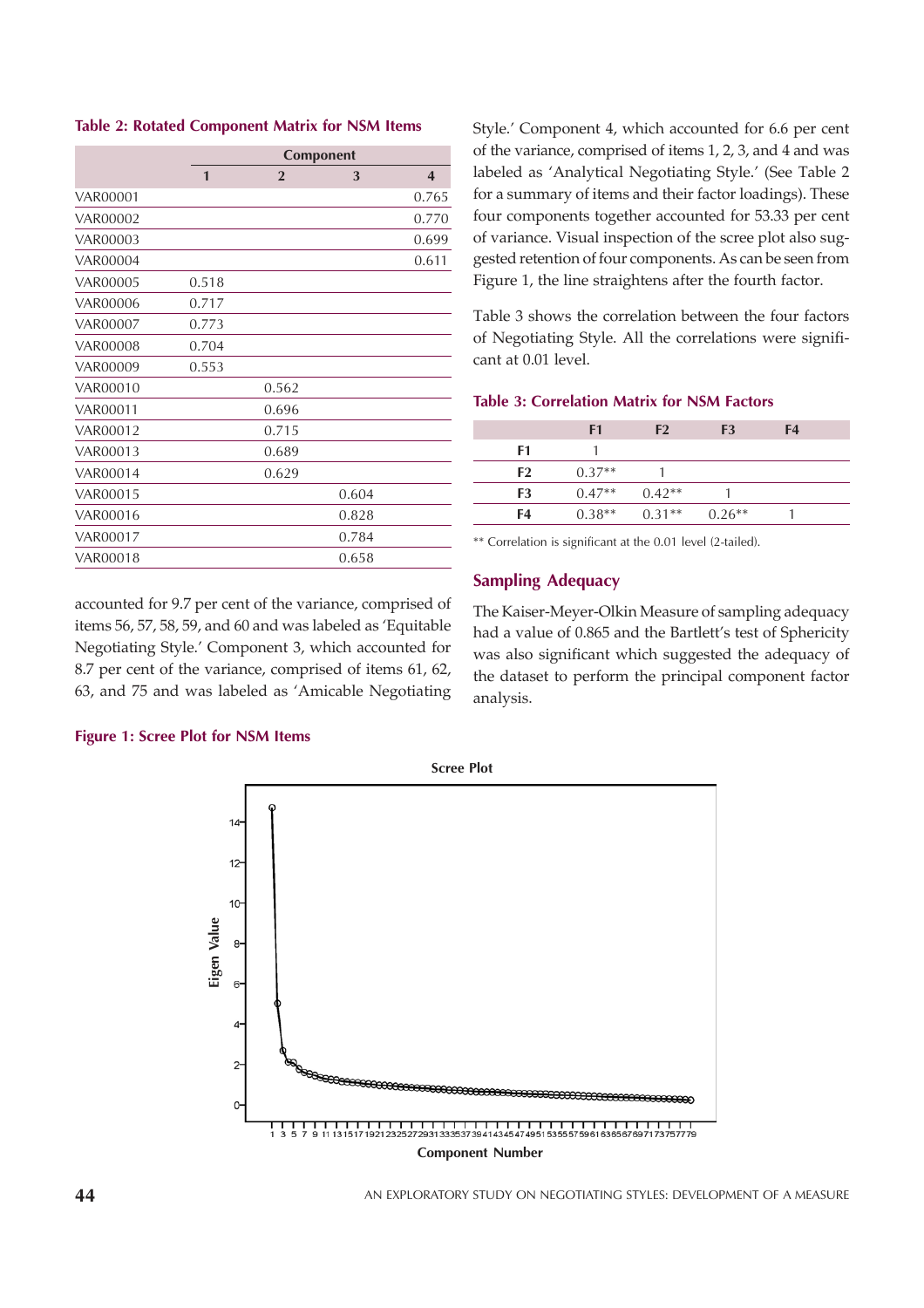#### **Reliability**

The consistency of the measures was checked using Cronbach alpha values. The values for reliability of the overall scale and the various factors as well as the other measures are shown in Table 4. The NSM scale had a reliability of 0.845 while the Cellich and Jain scale had a reliability of 0.745. All factors of NSM scale had reliabilities of above 0.7. The analytical style had a reliability of 0.741 (represented as F1); the equitable style had 0.723 (represented as F2); the amicable style had the highest reliability at 0.765 (represented as F3); and the aggressive style had a reliability of 0.717 (represented as F4). On the other hand, only three factors of CJ scale had reliabilities above the threshold level. The dodgers had a reliability of 0.642 (represented as CJ1); the dreamers had highest reliability among the CJ factors at 0.664 (represented as CJ2); the hagglers had a low reliability which was below the threshold level at 0.519 (represented as CJ3); the competitors had a reliability of 0.610 (represented as CJ4), while the problem solvers too had a low reliability which again was below the threshold

#### level at 0.513 (represented as CJ5).

#### External Validity

The values for external validity as a measure of generalizability of the scale and the subscales are given in Table 5. The responses show good distribution of NSM and its factors since the mean and median are similar, skewness is less than 2, and kurtosis is less than 5. The Table also shows that the mean values for all constructs are significantly above zero.

#### Convergent Validity

Table 6 shows the correlation between NSM and its factors with CJ and its factors. For convergent validity, the factors of the scale including the scale itself should show moderate correlation with CJ and its factors. As required, both NSM and the four factors show significant correlation with CJ and its last four factors. However, the first factor of CJ has negative but significant correlation with NSM and its factors except the second factor.

#### Table 4: Reliability Assessment of the Construct

| <b>Scale/Factors</b> |  |  |  |                                                  | NSM F1 F2 F3 F4 CJ CJ1 CJ2 CJ3 CJ4 | CI5  |
|----------------------|--|--|--|--------------------------------------------------|------------------------------------|------|
| <b>Reliability</b>   |  |  |  | $0.85$ $0.74$ $0.72$ $0.77$ $0.72$ $0.75$ $0.64$ | $0.66$ $0.52$ $0.61$               | 0.51 |
|                      |  |  |  |                                                  |                                    |      |

#### Table 5: Rotated Component Matrix

|                               | <b>NSM</b> | F <sub>1</sub> | F <sub>2</sub> | F <sub>3</sub> | F <sub>4</sub> | C <sub>l</sub> | CI1            | C <sub>12</sub> | C <sub>13</sub> | C <sub>14</sub> | CI <sub>5</sub> |
|-------------------------------|------------|----------------|----------------|----------------|----------------|----------------|----------------|-----------------|-----------------|-----------------|-----------------|
| <b>Valid Cases</b>            | 812        | 812            | 812            | 812            | 812            | 812            | 812            | 812             | 812             | 812             | 812             |
| <b>Missing Cases</b>          | $\theta$   | $\theta$       | $\theta$       | $\Omega$       | $\Omega$       | $\Omega$       | $\overline{0}$ | 0               | $\Omega$        | $\Omega$        | $\theta$        |
| Mean                          | 71.53      | 20.00          | 19.24          | 15.72          | 16.56          | 124.73         | 21<br>.36      | 28.49           | 25.46           | 22.12           | 27.31           |
| <b>Median</b>                 | 71.0       | 20.0           | 19.0           | 16.0           | 17.0           | 124.5          | 21.0           | 29.0            | 26.0            | 22.0            | 27.00           |
| <b>Std. Deviation</b>         | 8.28       | 3.12           | 2.99           | 2.77           | 2.49           | 11.67          | 4.56           | 3.72            | 3.41            | 4.17            | 3.74            |
| <b>Skewness</b>               | $-0.39$    | $-0.41$        | $-0.36$        | $-0.51$        | $-0.99$        | 0.16           | $-0.08$        | $-0.50$         | $-0.06$         | .11             | 1.01            |
| <b>Std. Error of Skewness</b> | 0.09       | 0.09           | 0.09           | 0.09           | 0.09           | 0.09           | 0.09           | 0.09            | 0.09            | 0.09            | 0.09            |
| <b>Kurtosis</b>               | 0.60       | $-0.15$        | 0.29           | 0.07           | 1.83           | 0.78           | $-0.20$        | 0.22            | 0.02            | $-0.12$         | 10.65           |
| <b>Std. Error of Kurtosis</b> | 0.17       | 0.17           | 0.17           | 0.17           | 0.17           | 0.17           | 0.17           | 0.17            | 0.17            | 0.17            | 0.17            |

#### Table 6: Correlation between NSM and its factors, and CJ and its factors

| <b>Construct</b> | <b>NSM</b> | F1        | F <sub>2</sub> | F <sub>3</sub> | F <sub>4</sub> |  |
|------------------|------------|-----------|----------------|----------------|----------------|--|
|                  | $0.57**$   | $0.36**$  | $0.52**$       | $0.45**$       | $0.32**$       |  |
| C <sub>1</sub>   | $-0.18**$  | $-0.29**$ | 0.00           | $-0.13**$      | $-0.11**$      |  |
| C <sub>12</sub>  | $0.64**$   | $0.46**$  | $0.53**$       | $0.54**$       | $0.32**$       |  |
| C <sub>13</sub>  | $0.58**$   | $0.42**$  | $0.51**$       | $0.43**$       | $0.31**$       |  |
| C <sub>14</sub>  | $0.17**$   | $0.15***$ | $0.11**$       | $0.12**$       | $0.12**$       |  |
| C <sub>15</sub>  | $0.65**$   | $0.48**$  | $0.52**$       | $0.49**$       | $0.40**$       |  |

\*\* Correlation is significant at the 0.01 level (2-tailed).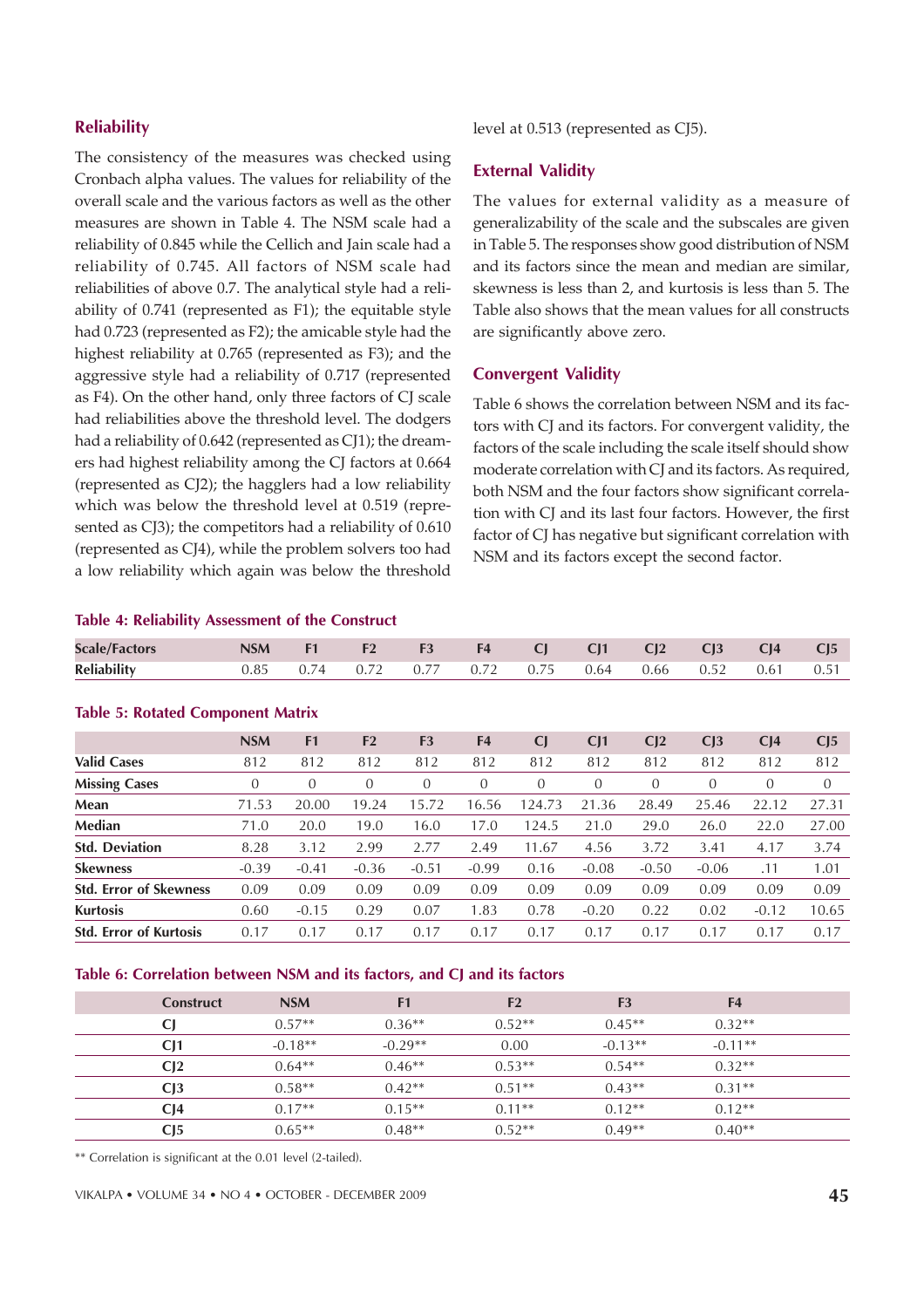#### **DISCUSSION**

The scale proposed by Cellich and Jain (2004) has five dimensions of negotiating style. These styles are those of dodgers, dreamers, hagglers, competitors, and problem solvers. Dodgers are those who do not enjoy negotiating and simply refuse to participate. Dreamers have a major goal of preserving the relationship even if it means giving unnecessary concessions. Hagglers are those with short-term result orientation and believing in give-and-take. Competitors enjoy conflict and are taskoriented with emphasis on winning most of the benefits. Problem solvers as negotiators are those who display creativity in finding mutually satisfying agreements with long-term orientation. Our understanding of the perceived need to negotiate is one's interest in ensuring a transaction. One's reluctance to negotiate may therefore be assumed to be an indication of perceived 'no gain' for oneself and therefore non-interest in concerns of the other party. Based on this assumption, one can think of a dodger style to be not concerned for others. Competitors, however, would ideally prefer win-lose agreements and therefore have low concern for others. Then it is plausible that the hagglers be next on the continuum with their willingness to lower their expectations given some benefits. Next would be the problem solvers with

their win-win style, and then on the other extreme would be dreamers with their inclination to give unnecessary concessions. Based on this assumption, dodgers are expected to have negative relationship with those who are high on concern for others. The results support this assumption; particularly, dreamers and problem solvers have negative correlation with dodgers (see Table 7). The relationship with problem solvers is significant at 0.05 level. Perhaps, for the same reason, the correlation of dodgers with the NSM measure and its factors is negative.

From the analysis, there emerged four styles of negotiating by people. Only analytical style has a significant correlation with age, while analytical and aggressive styles have significant correlation with gender at 0.05 level (see Table 8). Analytical negotiating style is correlated significantly with the total work experience too. The significant correlation between analytical style and age is on the expected line, work experience moderating this relationship. The significant correlation between the two becomes non-significant when work experience is controlled (see Table 9). Similarly, the significant correlation between aggressive style and gender is in line with the literature. Education, however, is not correlated significantly with any of the negotiating styles.

|                 | CJ1      | C <sub>12</sub> | C <sub>13</sub> | C <sub>14</sub> | CJ <sub>5</sub> |  |
|-----------------|----------|-----------------|-----------------|-----------------|-----------------|--|
| C <sub>11</sub> |          |                 |                 |                 |                 |  |
| C <sub>12</sub> | $-0.06$  |                 |                 |                 |                 |  |
| C <sub>13</sub> | $0.07*$  | $0.49**$        |                 |                 |                 |  |
| CJ4             | $0.25**$ | 0.05            | $0.30*$         |                 |                 |  |
| C <sub>15</sub> | $-0.07*$ | $0.60**$        | $0.51**$        | $0.08*$         |                 |  |

#### Table 7: Correlation Matrix for CJ Factors

\*\* Correlation is significant at the 0.01 level (2-tailed).

\* Correlation is significant at the 0.05 level (2-tailed).

#### Table 8: Correlation between Gender and the NSM Factors

|          | <b>NSM</b> | <b>Analytical</b> | Amicable Equitable Aggressive |                    |
|----------|------------|-------------------|-------------------------------|--------------------|
| Gender - | 0.043      | $-0.071*$         | $-0.033$                      | $-0.016$ $-0.071*$ |

\* Correlation is significant at the 0.05 level (2-tailed).

#### Table 9: Correlation between Age and the NSM Factors when Controlled for Work Experience

|                                       | <b>NSM</b> | <b>Analytical</b> | Amicable | Equitable | <b>Aggressive</b> |
|---------------------------------------|------------|-------------------|----------|-----------|-------------------|
| Age                                   | 0.02       | $0.141**$         | $-0.074$ | 0.666     | 0.588             |
| <b>Controlled for Work Experience</b> | 0.004      | 0.071             | $-0.04$  | 0.016     | -0.026            |

\*\* Correlation is significant at the 0.01 level (2-tailed).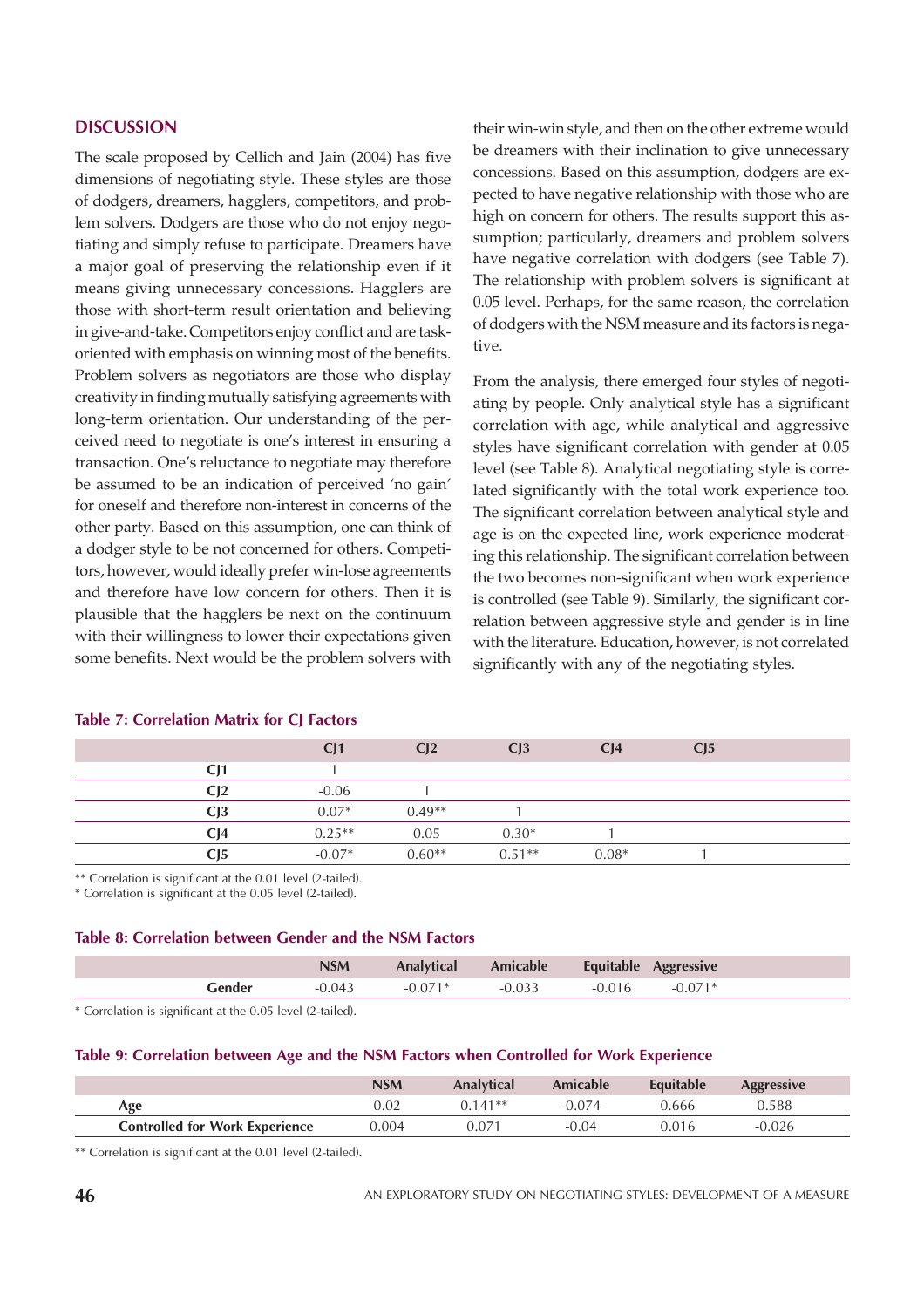Based on the results, a negotiator having an analytical style, does careful analyses, pays thorough attention to details, has a preference for hard facts and sound logic, and weighs all alternatives ahead of time. Such an individual has a clear picture of what he/she wants and all his analyses point to creating a situation that will facilitate in getting the desired objective.

The negotiator with an aggressive style likes accomplishment, takes advantage of opportunities, is quick to act and likes challenges, and is very active in coming up with new ideas. For such a negotiator, winning is more important than achieving a particular goal and it may not be surprising if the negotiator surpasses the target set for the goal.

Negotiators with an equitable style are characterized by their stress on mutual goal setting; they do not hesitate in asking for help from the other party; and they show concern and recognition of others' standards. They have the ability to tie proposals to common values of the two parties and they believe in emphasis on worthwhile causes. Therefore, those who are very interested in the process and stress on the underlying cause of achieving a goal rather than the goal itself, are characterized by equitable negotiation style type.

Finally, the negotiators with amicable style have the ability to sense how people are feeling and thinking; people see them as socially skilled and as sociable, and they have and display a personal charm. For this type of negotiators, maintaining relationship is more important than the espoused goal.

A style is considered appropriate if its use can result in effective solution formulation to a problem. Here our definition of the problem is in terms of the perceived need of the individual. We as individuals have the expectation of outcomes. Based on our earlier experiences, we select an approach of negotiation in order to achieve the outcome pertaining to our dominant need. For the types of need orientation of people, we have added selforientation as another dimension to the three character orientations in terms of "result, rationale, and relationship orientation" (Nixon, 2005). For example, an individual may view the outcome in terms of relationship and may resort to amicable style of negotiating in order to satisfy the dominant need. Someone who concentrates on outcomes in terms of tangible results may adopt analytical style of negotiating. Similarly, one who concentrates on rationale would concentrate on equitable style of negotiating. Likewise, one who sees results in terms of gain exclusively for oneself would prefer concentrating on aggressive style of negotiating. However, the approach adopted by an individual may or may not yield the desired results. Research needs to be carried out to support these assertions.

#### **CONCLUSION**

Negotiating with people may very well be a source of stress for many of us. The stress may be on account of inability to interact with multiple, possibly conflicting, priorities of people. This frustration may often translate into physical illness, fatigue, and mental disorders that eventually may lead to excessive absenteeism, turnover, and decreased performance on the job. We believe that being aware of the source of error may reduce the level of stress; and acting proactively to reduce the conflict of priorities may lower it still further. The paper proposed treating negotiating style as a separate construct from negotiating ability and strategy in order to reduce the prevailing confusion regarding the construct. The results showed that the people in general adopt four distinctive styles of negotiating with one another: analytical, aggressive, equitable, and amicable.

The results of this paper can prove to be interesting for managers in a number of ways. First, an awareness of one's negotiating style would reveal the preferences of oneself in terms of what characteristics are important for oneself as a part of one's value system. This can be used by managers as a diagnostic tool to evaluate the extent to which one would like to have an attribute on a particular kind of negotiating style. Second, managers need to be aware of not only their own negotiating styles but also the styles of others with whom they negotiate for critical resources concerning their daily activities. This would help them in two ways. Firstly, it would reduce the stress level as one would get an understanding of why someone else' character is different from one's own character. Secondly, being aware of other's character would help in their attempts to bridge the gap between the two value systems. For example, if I know that my value system is result-oriented while that of my counterpart is rationale-oriented, I may orient my attempts at reaching the goal while following the process. The study perhaps is the first of its kind in the Indian context.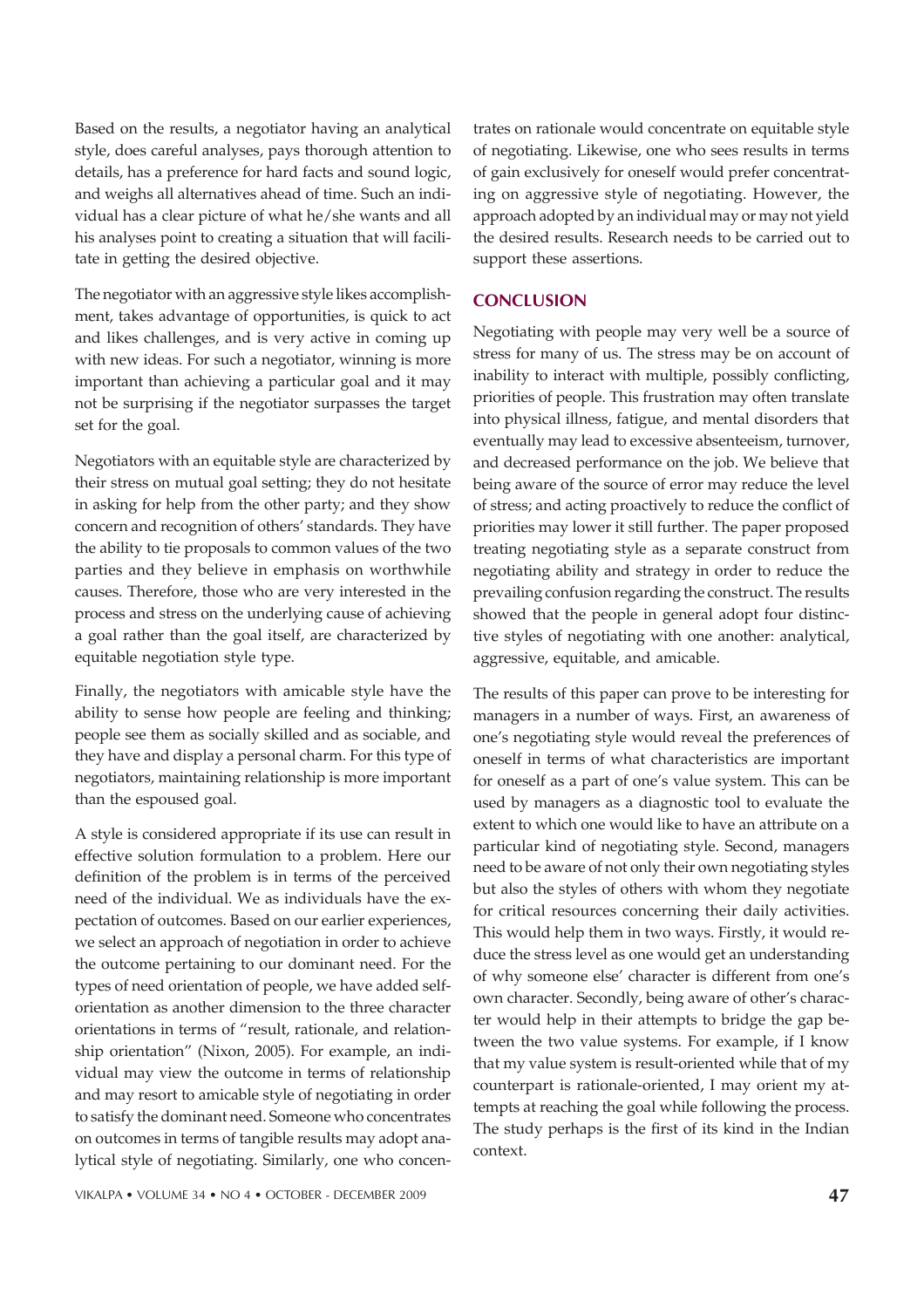Even though every effort has been made to ensure the validity of our research findings, the results should be considered in the light of some limitations. First, around 90 per cent of the participants of this study are below the age of 30 years and a similar percentage of the respondents have a work experience of less than 5 years. Therefore, the analysis is not based on a representative sample. This could possibly have a bearing on the findings. Secondly, the measurement instrument for individual productivity is a self-reported scale. Hence, the results may actually point to the perceived negotiating

#### **REFERENCES**

- Adler, N J (1983). "A Topology of Management Studies Involving Culture," *Journal of International Business Studies,* 14(2), 29-47.
- Adler, N J, and Graham, J L (1989). "Cross-Cultural Interaction: The International Comparison Fallacy?" *Journal Of International Business Studies,* 20(3), 515-537.
- Angelmar, R and Stern, L W (1978). "Development of A Content Analytic System for Analysis of Bargaining Communication in Marketing," *Journal of Marketing Research,* 15(1), 93-102.
- Aritzeta, A; Ayestaran, S and Swailes, S (2005). "Team Role Preference And Conflict Management Styles," *The International Journal of Conflict Management,* 16(2), 157-182.
- Blake, R R and Mouton, J S (1964). *The Managerial Grid*, Houston, TX : Gulf Publishing Company.
- Blumoff, R (2005). "Legal Research on Negotiation," *International Negotiation*, 10(1), 149-164.
- Boskey, J B (1993). "Blueprint for Negotiations," *Dispute Resolution Journal,* 48(4), 8-19.
- Brown, J (1996). "The US private Sector and the Environment," International Negotiation, 1(2), 257-253.
- Cellich, C and Jain, S C (2004). *Global Business Negotiations: A Practical Guide*, Thomson : South-Western.
- Cheung, SO; Yiu, TWY and Yeung, SF (2006). "A Study of Styles and Outcomes in Construction Dispute Negotiation," *Journal of Construction Engineering and Management*, 132(8), 805-814.
- Condon, J C (1974). "Perspective for The Conference," in Condon, J C and Saito, M (Eds.), *Intercultural Encounters with Japan*, Tokyo: Simul Press.
- Curhan, J R; Elfenbein, H A and Xu, H (2006). "What Do People Value When They Negotiate? Mapping the Domain of Subjective Value in Negotiation," *Journal of Personality and Social Psychology,* 91(3), 493-512.
- Deutsch, M (1949). "A Theory of Cooperation and Competition," *Human Relations,* 2(2), 129-152.
- Deutsch, M (1973). *The Resolution of Conflict: Constructive and Destructive Processes*, New Haven, CT : Yale University Press.
- Evans, F B (1963). "Selling as A Dyadic Relationship-A New Approach," *American Behavioral Scientist,* 6(5), 76-79.

style. We hope that future studies can adopt perception of others to further validate our findings. Also, the items pertaining to negotiating styles may vary from culture to culture; the tendencies under pressure for each style may also differ across cultures. Furthermore, our conceptualization of styles is not much different from the styles evolved earlier. This is possibly on account of our review being limited primarily to works on negotiation and negotiating styles. Hence future research on conceptualizing the construct would need to be integrated with other areas of research too.

- Fenn, P; Lowe, D and Speck, C (1997). "Conflict and Dispute in Construction," *Construction Management and Economics,* 15(6), 513–518.
- Foo, M D; Elfenbein, H A and Aik, V C (2004). "Emotional Intelligence And Negotiation: The Tension Between Creating And Claiming Value," *The International Journal of Conflict Management,* 15(4), 411-429.
- Fromm, E (1947). *Man for Himself: : An Inquiry into The Psychology of Ethics*, New York: Henry Holt and Company.
- Graham, J L (1984). "A Comparison of Japanese and American Business Negotiations," *International Journal of Research in Marketing,* 1(2), 51-68.
- Graham, J L (1985). "The Influence of Culture on The Process of Business Negotiations: An Exploratory Study," *Journal of International Business Studies,* 16(1), 81-96.
- Graham, J L; Evenko, L I and Rajan, M N (1992). "An Empirical Comparison of Soviet and American Business Negotiations," *Journal of International Business Studies,* 23(3), 387-418.
- Graham, J L; Kim, D K; Lin, Chi-Yuan and Robinson, M (1988). "Buyer-Seller Negotiations around The Pacific Rim: Differences in Fundamental Exchange Processes," *The Journal of Consumer Research,* 15(1), 48-54.
- Green, P E; Gross, I and Robinson, P J (1967). "Behavioral Experiment in Two-Person Bargaining," *Journal of Marketing Research,* 4(4), 374-79
- Greenhalgh, L and Gilkey, R W (1986). "Our game, Your Rules: Developing Effective Negotiating Approaches," in Moore, L (Ed.), *Not as Far as You Think: The Realities of Working Women*, Lexington, MA : Lexington Books.
- Hall, E T (1960). "The Silent Language in Overseas Business," *Harvard Business Review,* 38(3), 87-96.
- Hall, J (1969). *Conflict Management Survey: A Survey of One's Characteristic Reaction to and Handling of Conflict between Himself and Others*, Conroe, TX : Teleometrics International.
- Hayes, J (1994). *Interpersonal Skills: Goal Directed Behavior at Work*, London : Routledge.
- Horney, K (1945). *Our Inner Conflicts: A Constructive Theory of Neurosis*, New York : W W Norton and Company.
- Hung, C L (1998). "Canadian Business Pursuits in The PRC,